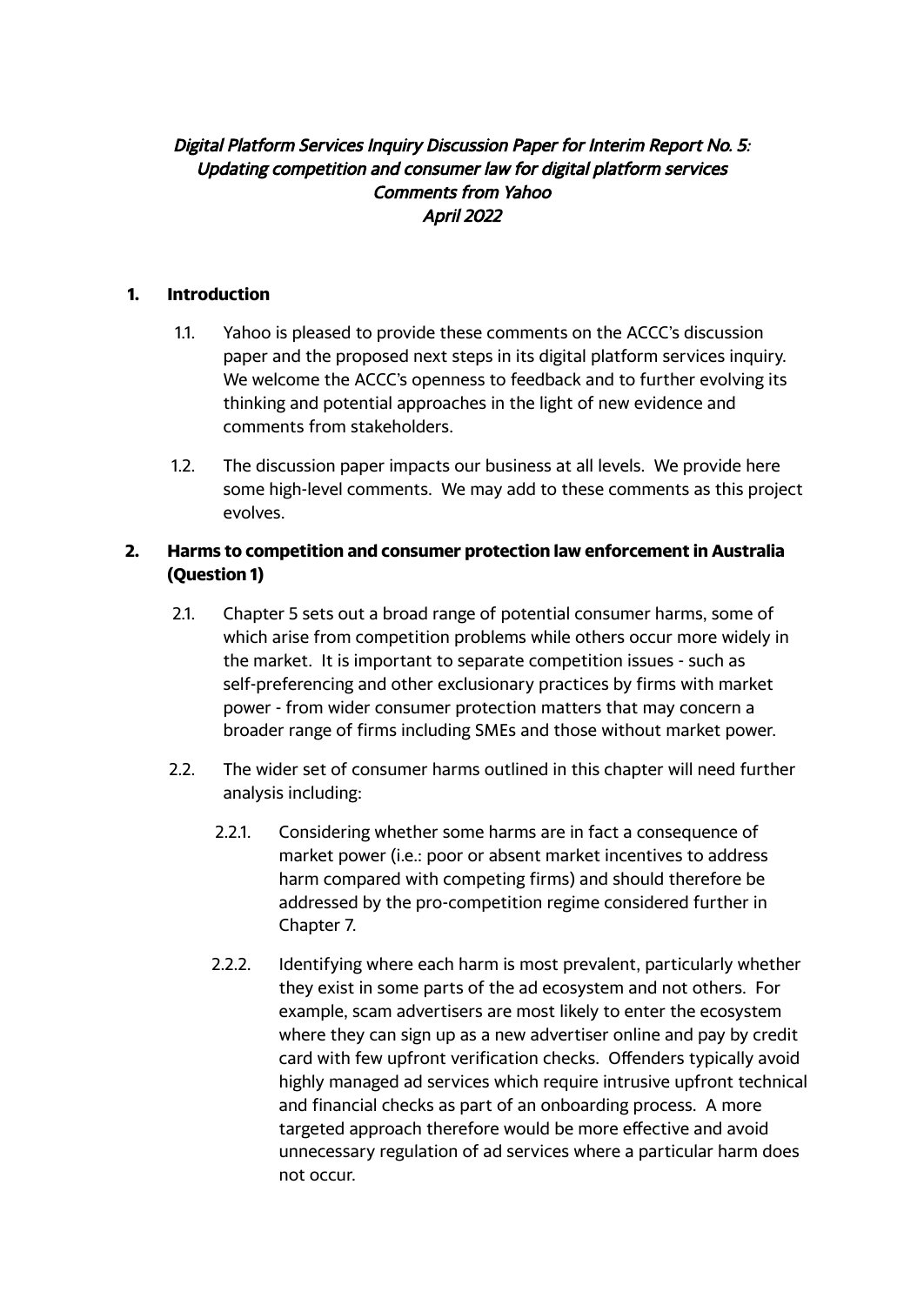- 2.2.3. Avoiding unnecessary overlap with other regulatory regimes which may be more appropriate to address a particular harm. For example, potential harms arising from the processing of data (i.e.: harmful profiling/targeting, dark patterns, data security, transparency of processing) are better incorporated into data protection law. Where these harms only concern firms designated as having market power, interventions should be targeted accordingly.
- 2.2.4. Assessing the existence of standards and self-regulation that are effectively tackling the harm already for some parts of the digital advertising ecosystem. For example, IAB TechLab and the Trustworthy Accountability Group (TAG) standards address fraud and the risk of unauthorised advertisers entering the open demand ecosystem.
- 2.3. Chapter 5 also touches on transparency between platform services and their consumers and business customers. This should be clearly separated from Recommendation 4 of the ACCC's Digital Advertising Services Inquiry Final report on fee transparency within the ad-buying supply chain. Any proposals should be based on a clear definition of "digital platforms".

## **3. Competition and consumer protection law enforcement in Australia (Question 2)**

- 3.1. ACCC's experience of the limitations of existing competition investigation and enforcement powers reflect those of other national competition authorities. Targeted reform should therefore be considered.
- 3.2. As with Chapter 5, this chapter melds a number of competition and non-competition (mainly consumer protection and fair trading) issues. For reasons of practicality and certainty for competing firms, we recommend that regimes to tackle market power and those intended for the wider market are legally and operationally separate.
- 3.3. On consumer protection rules specifically, digital firms have observed that the difficulties associated with enforcing consumer protection rules against primary offenders (e.g.: because they are overseas or investigation resources are over-stretched) can incentivise enforcement against intermediaries because it is more scalable and efficient for regulators to do so. The next phase of this policy review should therefore consider how the enforcement of legacy powers in modern, complex digital supply chains which pre-date them may have unintended consequences and be open to more novel approaches which may be less destructive for these supply chains.
- 3.4. Policy-makers should be open to a varied ecology of approaches in digital markets. These may vary by business model or market segment but each achieves the same consumer outcome. Our response to Question 1 touches